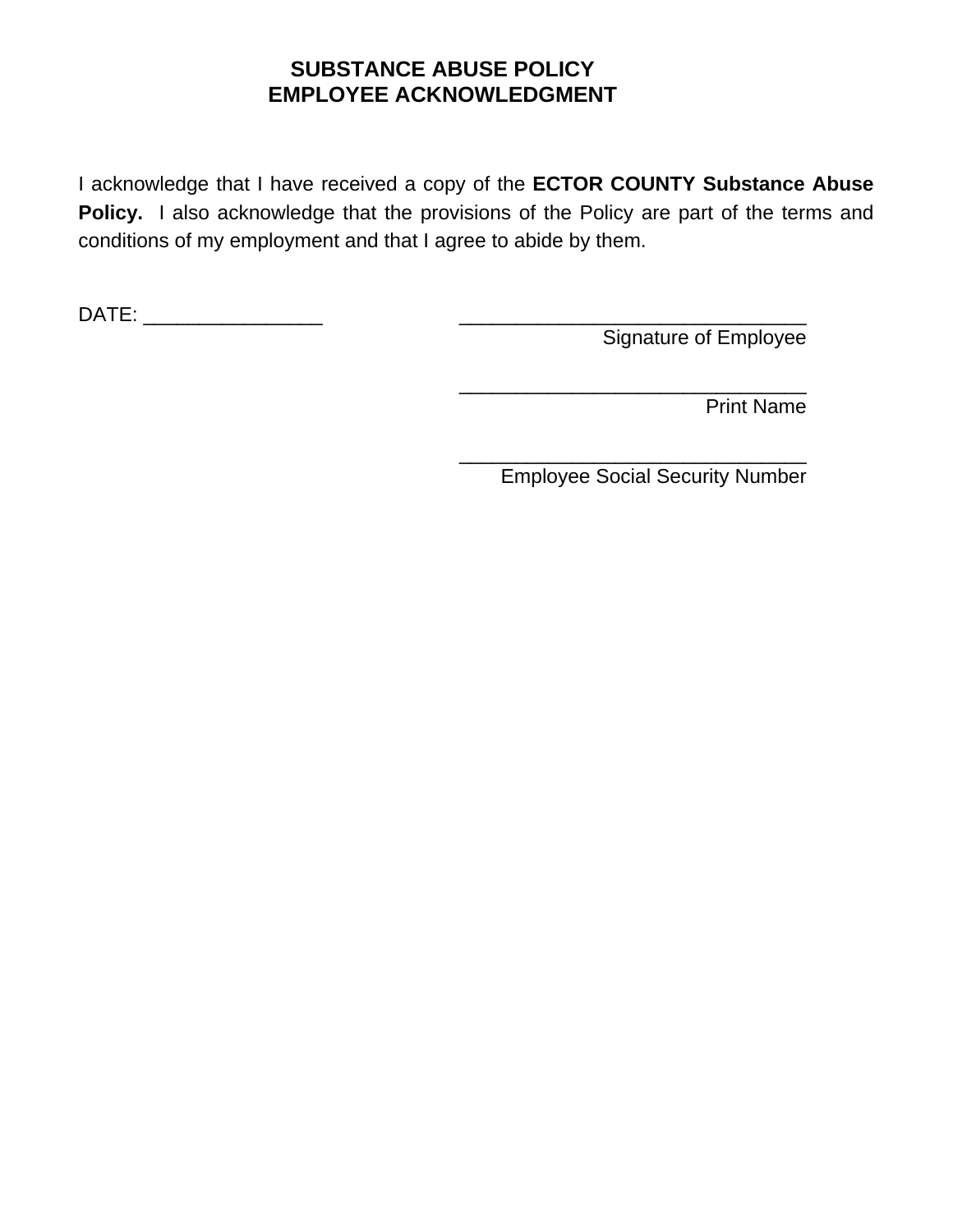## ECTOR COUNTY, TEXAS



# SUBSTANCE ABUSE POLICY

### Revised and Adopted by Ector County Commissioners Court August 24, 2009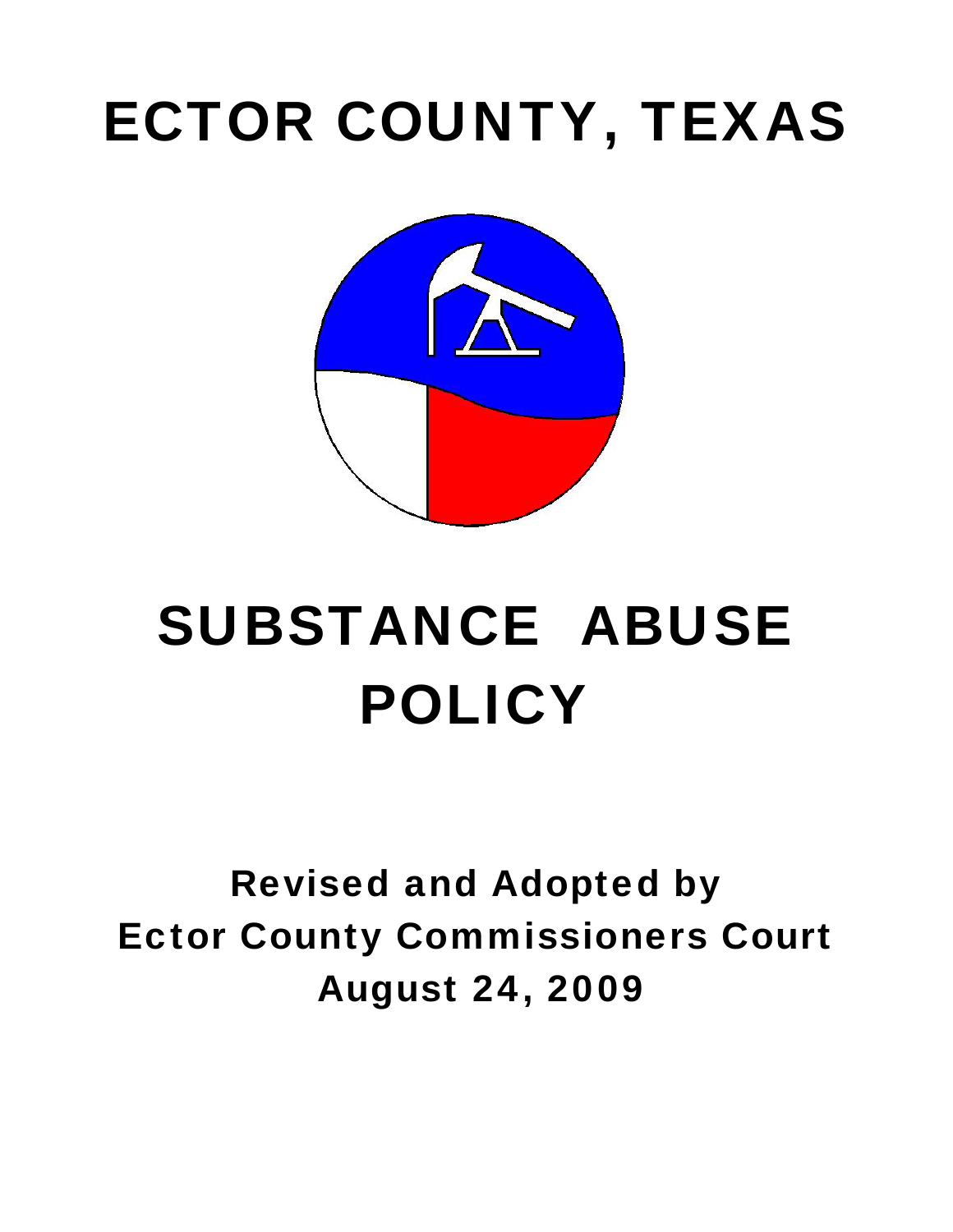#### **ECTOR COUNTY SUBSTANCE ABUSE POLICY**

#### **I. INTRODUCTION**

The **ECTOR COUNTY** Commissioners' Court has a responsibility to provide the highest level of safety attainable by the County. All the employees of **ECTOR COUNTY** share in this responsibility. The Commissioners' Court recognizes that the status of an employee's health affects his or her job performance and safety. The Commissioners' Court also recognizes that drug and alcohol abuse ranks as one of the major health problems in our society today. The Commissioners' Court further finds that the use of illegal drugs, alcohol and the abuse of controlled substances in the workplace results in the lack of overall performance, creates a safety hazard, is totally unacceptable, and conflicts with all aspects of maintaining an efficient, proper, and honest county government.

Therefore, the Commissioners' Court finds it necessary to provide a **Zero-Tolerance Drug-Free Workplace** for its employees.

#### **II. SCOPE**

#### **EFFECTIVE DATE AND EMPLOYEES COVERED**

This Policy becomes effective on August 24, 2009, and will be incorporated into the ECTOR COUNTY Human Resources policies as of that date. This Policy applies to all employees of **ECTOR COUNTY,** regardless of rank or position and shall include temporary and part-time employees. The only exception to this Policy shall be the possession of controlled substances by law enforcement personnel as part of their law enforcement duties.

#### **III. POLICY**

In order to maintain a Zero-Tolerance Drug-Free Workplace, the Commissioners' Court has implemented the following policies:

1. The use, unauthorized possession, manufacture, distribution or sale of illegal drugs, illegal inhalants, drug paraphernalia or controlled substances by any employee while on duty, while on County premises or work sites or conducting County business, or while operating or occupying any County vehicle/equipment at any time, is prohibited. The unauthorized possession or use of prescription or over-the-counter drugs, while on County property or on duty for the County, in a manner other than that intended by the manufacturer or prescribed by a physician, is prohibited. The County, at its sole discretion, may take into custody any illegal, unauthorized or prohibited items and may turn them over to the proper law enforcement agencies. The only exception shall be for prescription drugs prescribed by a licensed physician as medication for use by the person possessing such substance.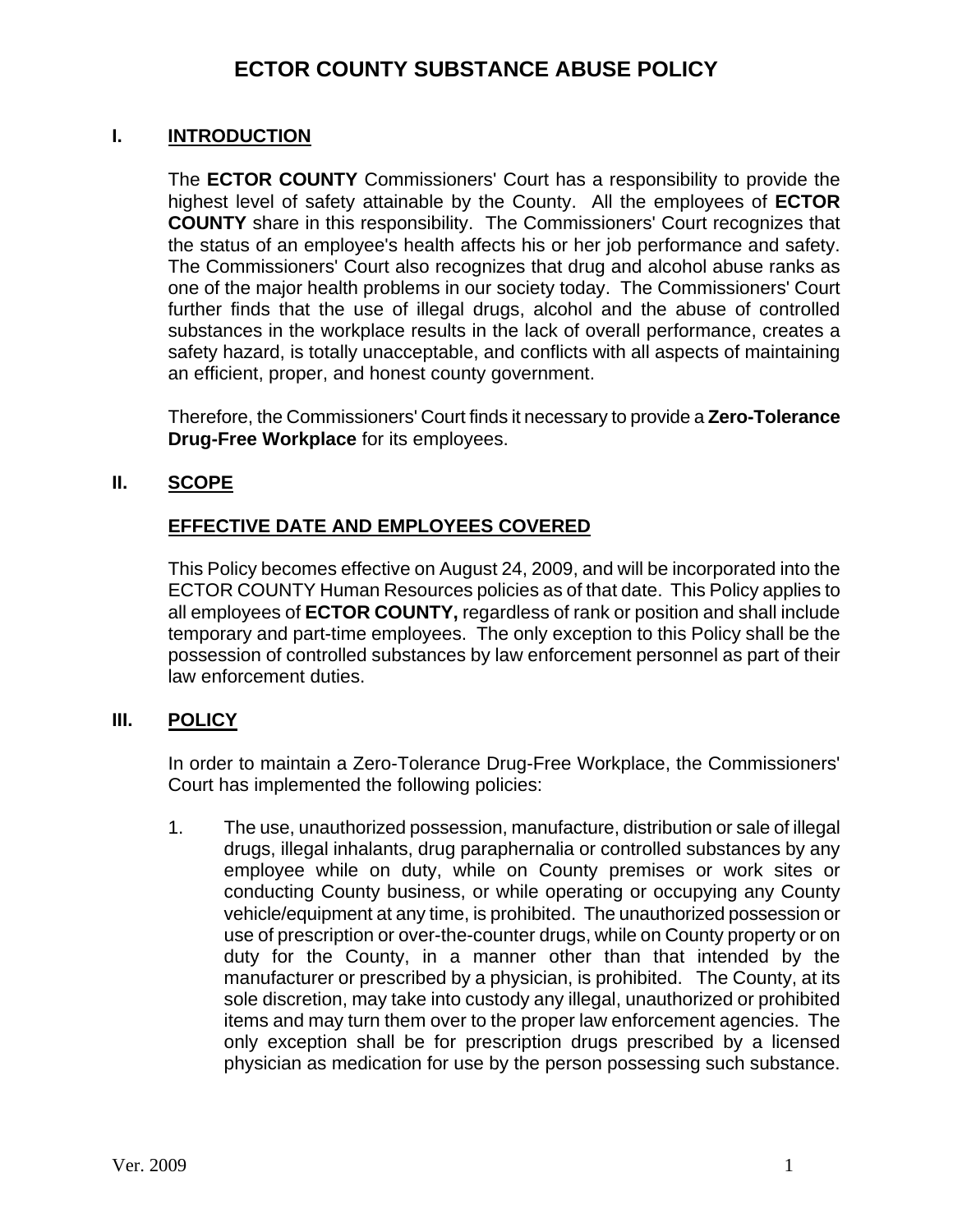- 2. The presence of a detectable level of any illegal drug, illegal inhalant, alcohol or unauthorized controlled substance or any metabolite of any such substance in the body at any time is prohibited.
- 3. Reporting to work under the influence of intoxicating beverages, illegal drugs, illegal inhalants or narcotics, other than the medically authorized use of prescribed medication or of controlled substances as part of a prescribed medical treatment program, is prohibited.
- 4. The unauthorized storage in any locker, desk, County vehicle or other repository on County premises or work sites of any illegal drugs, illegal inhalants, drug paraphernalia, unauthorized controlled substances or alcohol is prohibited.
- 5. In order to accomplish the purpose of this Policy, the County reserves the right to carry out reasonable searches of all County property and County vehicles/equipment. Searches by the County may be initiated without prior notice or consent, and conducted at times and locations as deemed appropriate by the County. The refusal to consent to inspection of any desk, locker or other County property under an employee's control, when requested by a supervisor, is prohibited.
- 6. Employees have a right to refuse to submit to a drug/alcohol test; however, that refusal to submit a specimen for testing when required under this Policy may result in disciplinary action, up to and including, termination.
- 7. The tampering or adulterating of any urine sample submitted for testing is prohibited.
- 8. The conviction, or the failure to report a conviction to a supervisor, by any employee for any drug- or alcohol-related crime is a violation of this Policy.
- 9. Employment with **ECTOR COUNTY** will be dependent on passing any and all drug/alcohol tests administered under this Policy. Failing a drug/alcohol test will be grounds for disciplinary action, specifically, termination. Employees or applicants who fail a drug/alcohol test shall not be eligible for re-hire.

#### **IV. DEFINITIONS UNDER THIS POLICY**

#### 1. **ILLEGAL DRUG:**

"Illegal Drug" shall include any drug or derivative thereof which the use, possession, sale, transfer, attempted sale or transfer, manufacture, or storage of is illegal or regulated under any federal, state, or local law or regulation and any other drug, including (but not limited to) a prescription drug, used for any other than a legitimate medical reason, and inhalants used illegally. Included is marijuana or cannabis in all forms.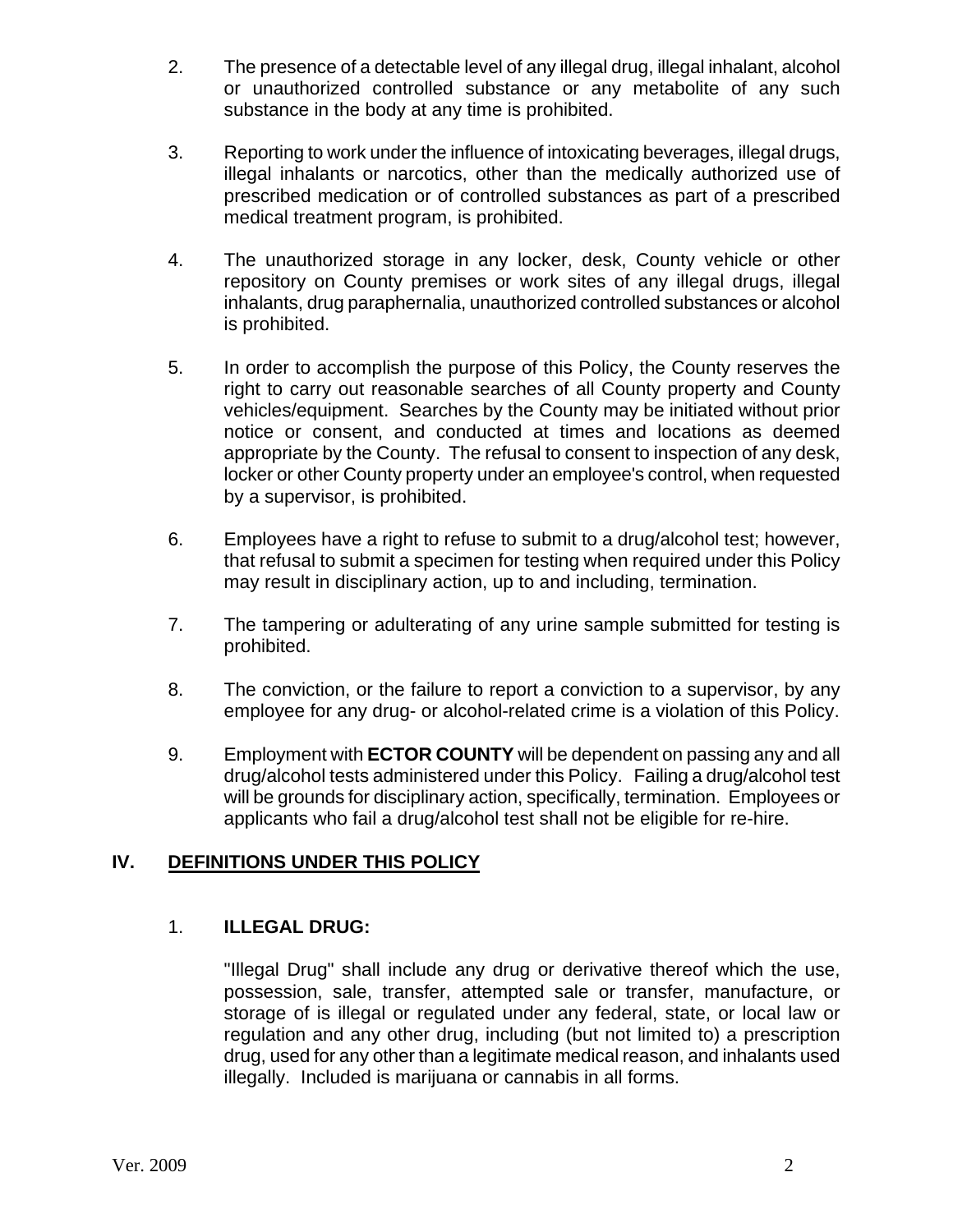#### 2. **CONTROLLED SUBSTANCE:**

"Controlled Substance" shall include any substance listed in Schedules I-V of Section 202 of the Controlled Substance Act (21 U.S.C. § 812), as amended. (A copy of this information is available for review in the Human Resource Department.) A controlled substance is "unauthorized" if the employee does not have a valid prescription for that substance at the time of its use or possession.

#### 3. **DRUG PARAPHERNAILA**

"Drug paraphernalia" shall include equipment, a product, or material that is used or intended for use in concealing an illegal drug or for use in injecting, ingesting, inhaling, or otherwise introducing into the human body, an illegal drug or controlled substance.

#### 4. **COUNTY PREMISES OR WORK SITES**

"County premises or work sites" include all owned, rented or leased real property such as buildings, structures, land, parking lots, job sites (where an employee is working), etc., and means of transportation owned, leased, or otherwise used for County business, including motor vehicles, equipment, or machinery, and County property used by employees such as vehicles, lockers, desks, closets, storage areas, and etc.

#### 5. **FAILING A DRUG TEST**

"Failing a drug test" is defined as a confirmation of an initial test result which shows a detectable level of an illegal drug, unauthorized controlled substance, drug metabolite or alcohol in the body.

#### 6. **DETECTABLE LEVEL**

"Detectable level" is defined as a quantity of a drug, drug metabolite or alcohol equal to or greater than the detection limit for that substance as established by the testing laboratory, with the Commissioners' Court approval. A quantity of 0.02 or more is the detection level for alcohol.

#### 7. **DRUG SCREEN**

"Drug screen" is defined as a urine specimen and/or blood specimen submitted for the purpose of analysis to determine the presence of an illegal drug, illegal inhalant, alcohol or unauthorized controlled substance in the body.

#### **V. DISCIPLINARY ACTION FOR VIOLATIONS OF THIS POLICY**

#### 1. **The following violations of this Policy shall be grounds for termination**:

A. Failing a drug/alcohol test.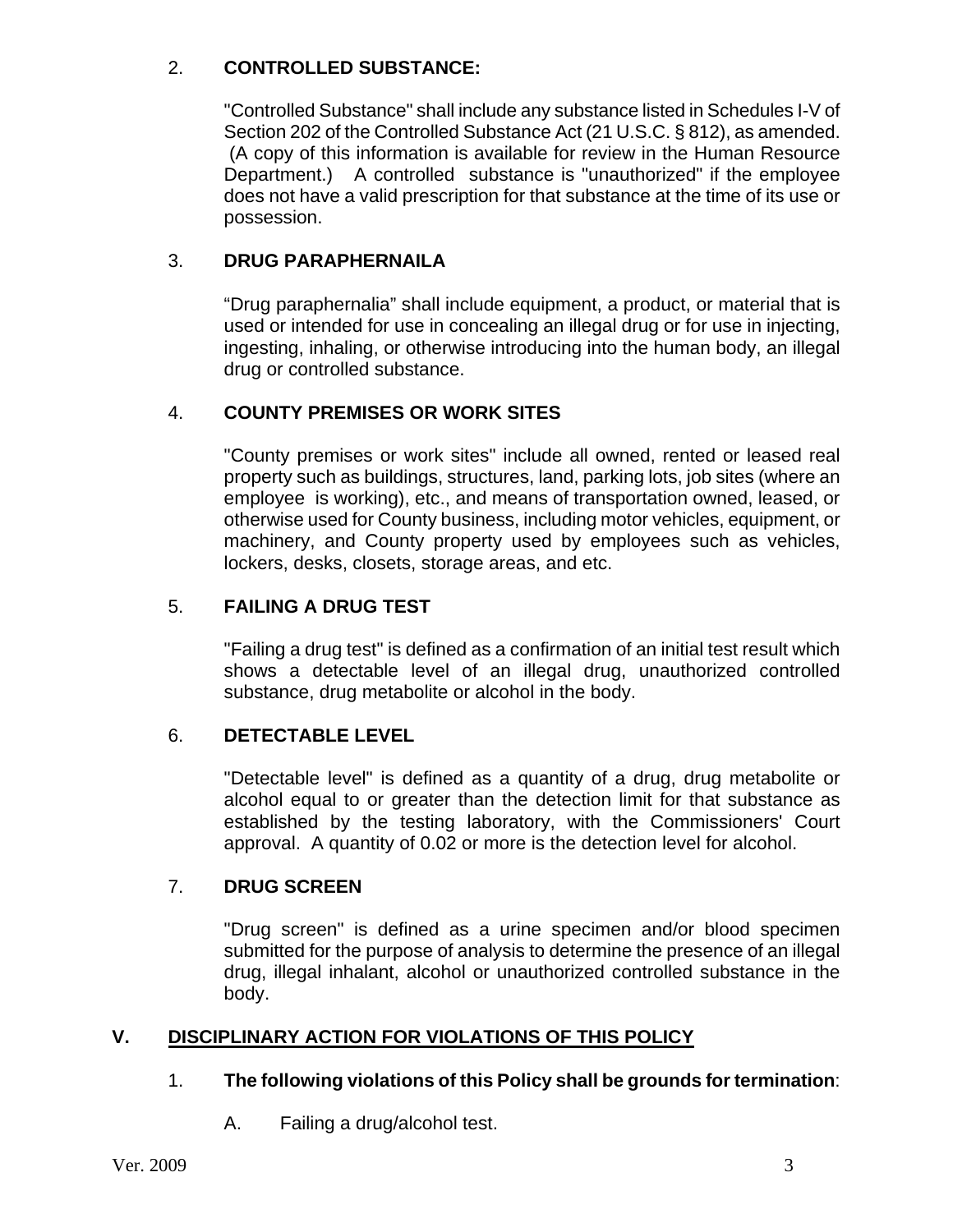- B. Unauthorized possession, use, manufacture, distribution or sale of any illegal drug, illegal inhalant, drug paraphernalia or controlled substance at any time, OR
- C. Possession or use, without authorization, of alcohol while on County premises, work sites or while operating or occupying any County vehicle/equipment or while on duty at any time.
- D. The refusal to consent to a lawfully permitted drug/alcohol test and/or submit a specimen for testing when required under this Policy.
- E. Any employee who violates any other provisions of this Policy may be disciplined up to and including termination.

Any disciplinary action taken with employees for violations of, or refusal to follow, Ector County's Substance Abuse Policy will require written documentation.

#### **VI. APPEAL PROCESS**

Any individual who has been subject to disciplinary action as a result of this Policy may appear before the Commissioners' Court in executive session to appeal such disciplinary action. A written request to appear before the Commissioners' Court for a review of the decision should be submitted to the office of the County Judge within 10 days of the disciplinary action. Such review by the Commissioners' Court will take place in executive session, or in open session at the employee's request, at their next regularly scheduled meeting.

If a disciplined employee wishes to have his/her sample retested, such test will be conducted from the original sample collected and will be at the expense of the County. The laboratory used by the employee must meet the same criteria as the laboratory used by the County (The laboratory is to be certified under appropriate federal and/or state regulations and should follow the guidelines adopted by the U.S. Department of Health and Human Services for workplace urinalysis).

#### **VII. DRUG AND ALCOHOL TESTING**

Drug and Alcohol Testing will be conducted by a qualified laboratory approved by the Commissioners' Court. Chain-of-Custody procedures will be followed to account for the integrity of each urine sample by tracking its handling and storage from point of specimen collection to final disposition of the specimen.

Only those specimens confirmed positive by GC/MS will be reported as positive specimens. Those results will only be reported by the laboratory to the Human Resources Director (or the Risk Management Director or their designee) who shall act as the Alcohol and Drug Program Administrator for Ector County. The results will then be reported to those Department heads that may need to know the results. Results will be kept confidential and secured at all times.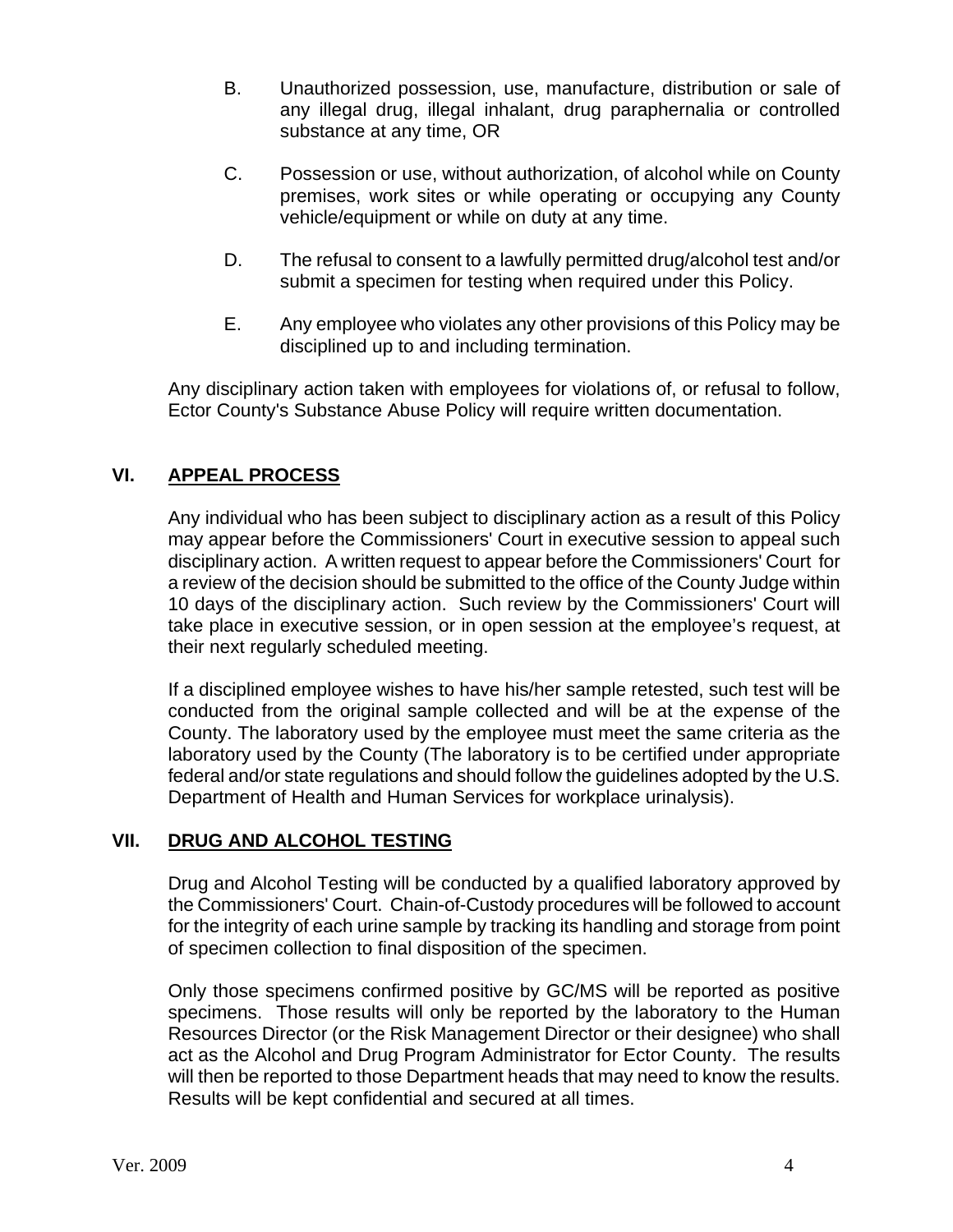#### **Alcohol and Drug Testing under this Policy will include**:

**Pre-Employment**: All applicants for employment will be tested prior to beginning employment with Ector County. The Human Resources Department will provide the information regarding where and when to report for testing. Applicants will sign a Pre-Employment Drug and Alcohol Testing Consent form. All offers of employment are conditional upon passing a drug test. No one will be hired who refuses to be tested or fails the test.

**Post-Accident Testing:** Any employee involved in any motor vehicle accident involving County property, an accident involving bodily injury or property damage of \$500 or more and/or one-half of the value of the property will submit to a drug and alcohol test (This includes single vehicle/equipment accidents). Other employees in the immediate vicinity of the accident or incident may also be required to submit to a drug and alcohol test if a supervisor believes that the employee may have caused or contributed to the accident or incident. The decision to order such testing shall be made by the highest ranking supervisor present at the scene of the accident or incident. Consequently, employees involved in accidents must immediately notify their supervisors, who will contact the Human Resources Department to receive instructions concerning the test. The test shall be performed as soon as possible at the order of the supervisor, but no later than within 3 hours. If the accident is after hours or out-of-town, the testing laboratory shall be contacted by the supervisor for direct.assistance.

**Reasonable Suspicion:** If an employee is having a work performance problem or displaying behaviour that may be alcohol- or drug-related, or is otherwise demonstrating conduct that may be in violation of this Substance Abuse Policy where immediate management action is necessary, a supervisor, with notification to the Alcohol and Drug Program Administrator or the Administrator's designee, will require that employee to submit to a breath test and/or urinalysis. The following conditions may be signs of possible alcohol or drug use (this list is not all-inclusive):

- Abnormally dilated or constricted pupils
- Glazed stare redness of eyes (sclera)
- Flushed face
- Change of speech (i.e. faster, slower, slurred)
- Constant sniffing
- Increased or unexplained absences
- Redness under the nose
- Sudden weight loss
- Needle marks
- Change in personality (i.e. paranoia, anger, hostility)
- Increased appetite for sweets
- Forgetfulness performance altering poor concentration
- Borrowing money from co-workers or seeking an advance of pay or other unusual display of need for more money
- Constant fatigue
- Hyperactivity
- Smell of alcohol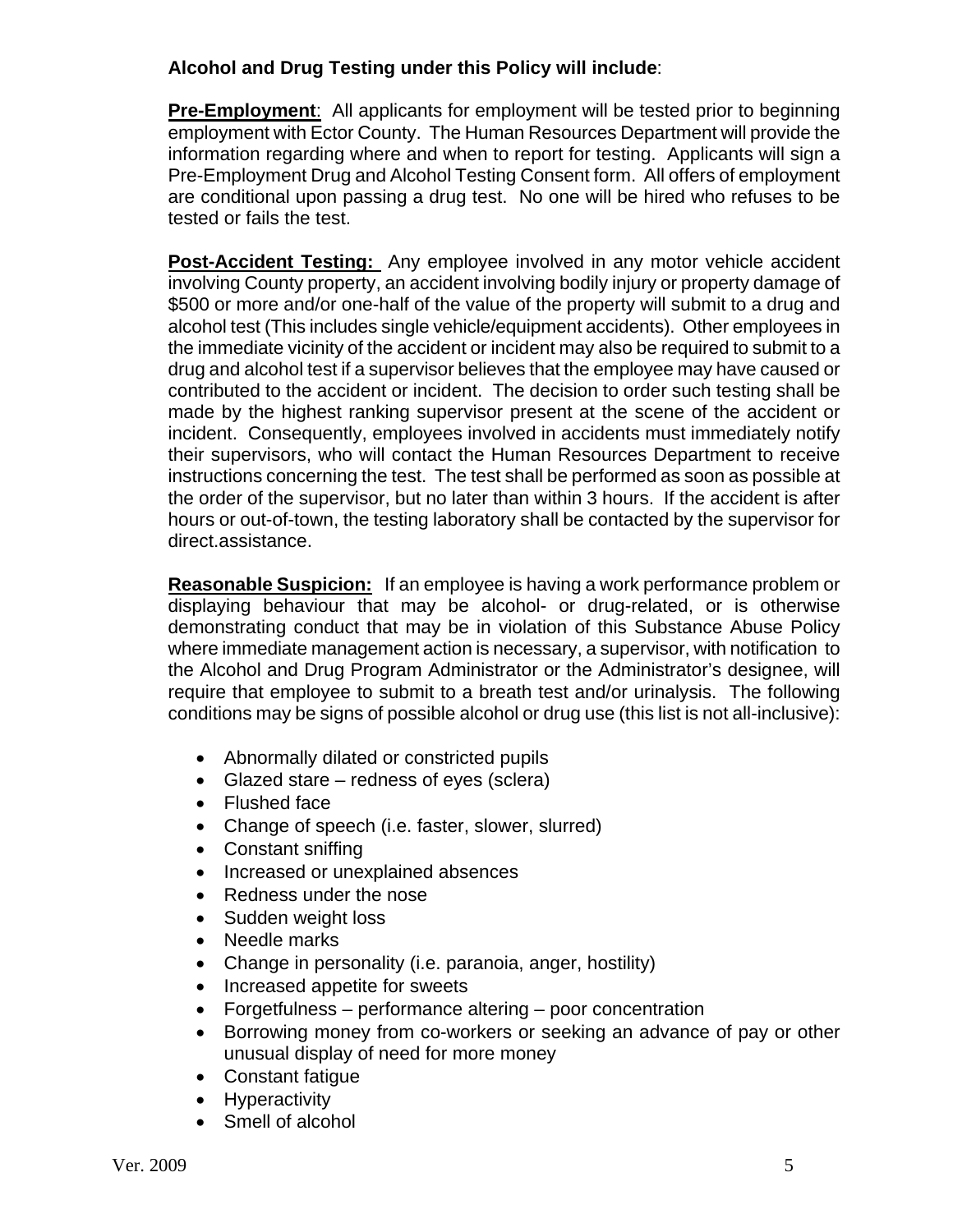- Difficulty walking or standing
- Dulled mental processes
- Slowed reaction rate

Elected Officials, Appointed Officials, Department Heads or Supervisors should take immediate action if they have reason to believe that substance or alcohol abuse is affecting the employee's job performance or endangering the public. A supervisor observing such conditions will take the following actions immediately:

- a. Confront the employee involved, and keep him/her under direct supervision until the situation is resolved. Inform the employee of the problems with job performance and the specific violations of the policy.
- b. Contact the Human Resources Department and inform them of the situation and the employee under suspicion.
- c. After discussing the circumstances with the official or supervisor, the Alcohol and Drug Program Administrator may observe the employee or will proceed to testing the employee under the reasonable suspicion policy.
- d. The Alcohol and Drug Program Administrator will request that the employee be immediately required to submit to a breath test and/or urinalysis. If the employee refuses to submit to the testing for any reason, the employee may be informed that they are being immediately terminated.
- e. The official or supervisor shall provide to the Alcohol and Drug Program Administrator documentation of the particular facts related to the behaviour or performance problems within 24 hours of sending the employee for reasonable suspicion drug or alcohol testing.
- f. Under no circumstances will an employee be allowed to operate a vehicle or machinery while conducting County business until a confirmed negative test result is received.

#### **VIII. TESTING PROCEDURES**

Any official or supervisor who requests that an employee be tested must contact the Alcohol and Drug Program Administrator or the Administrator's designee for authorization of the test. They must provide the appropriate documentation to the Alcohol and Drug Program Administrator.

- a. The employee will be escorted and driven to the designated testing facility for a specimen collection.
- b. Tests that may be required include breathalyzer, urinalysis and/or blood tests.
- c. In the case of urinalysis, an unobserved specimen will be collected in a drug testing facility that has been properly secured to meet drug testing requirements (urinalysis collection guidelines established by SAMSHA). The specimen will be collected and sealed in an appropriate container which will then be laboratory tested.
- d. The employee will sign the Chain-of-Custody that is provided by the drug testing facility.
- e. The employee will be suspended with pay until the test results are known. Arrangements will be made to safely return the employee to his/her residence.
- f. Unless required by law or as deemed necessary by the Alcohol and Drug Program Administrator to comply with state and federal regulations, the results of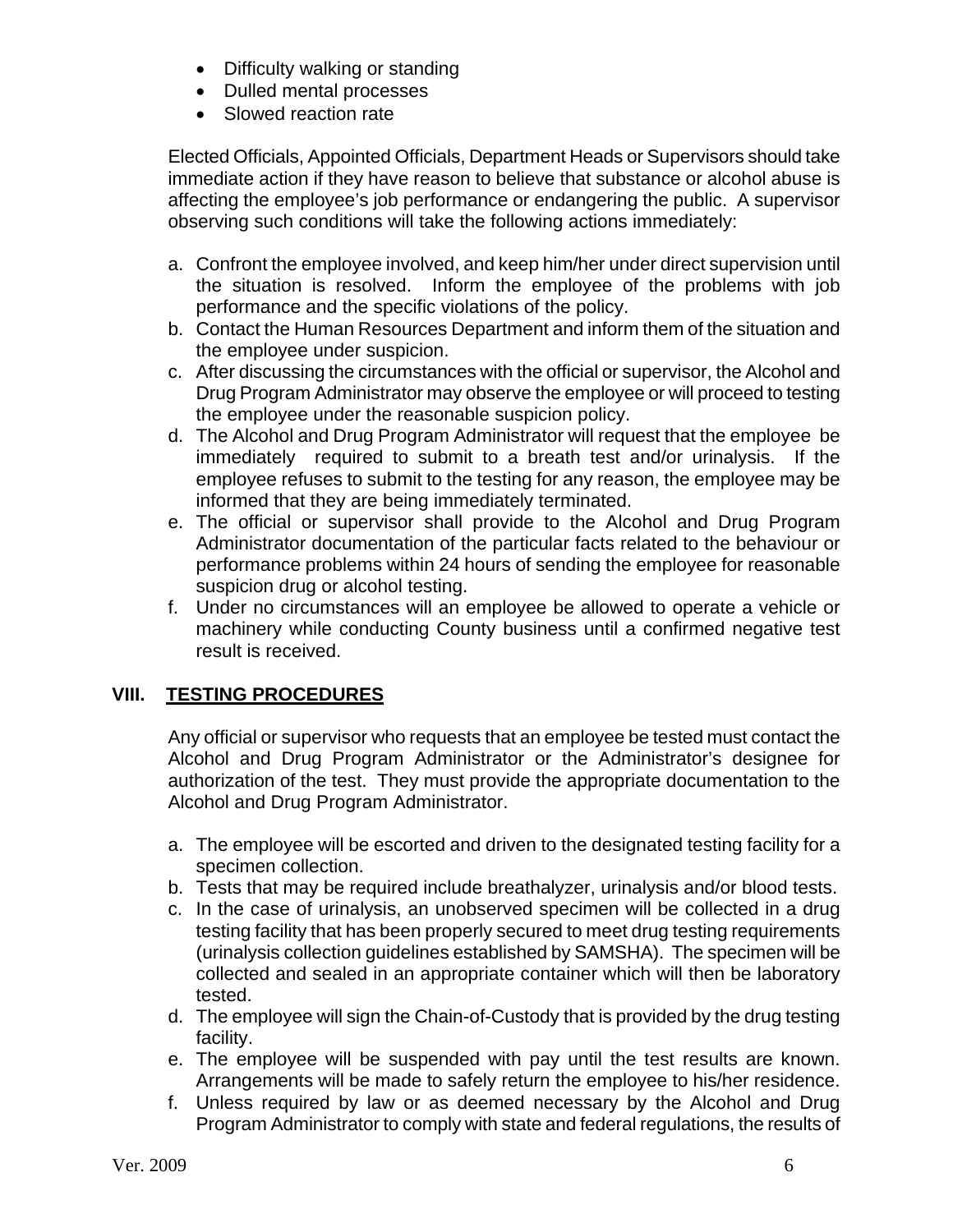the alcohol or drug test will not be released to anyone other than the Alcohol and Drug Program Administrator and/or the Administrator's designee and the official or supervisor without written consent of the employee.

#### **IX. PRESCRIPTION DRUGS**

Employees taking prescription medications shall be required to immediately notify their supervisor of any possible effects the medication might have regarding their job performance and physical/mental capacity. Prescription medications used at work are to be kept in their original container.

Any information concerning prescription medications being used by an employee, and any other medical information of which the supervisor becomes aware, shall be treated as confidential information.

#### **X. TREATMENT**

Employees having problems with drugs or alcohol are encouraged to seek treatment from qualified professionals. Information on benefits provided for treatment of alcohol and drug problems through the County's Health Benefits Plan is available in the employee's health benefits plan document or from the Insurance Department.

#### **XI. SUPERVISORY AND EMPLOYEE TRAINING**

Supervisors will receive training regarding the Substance Abuse Policy. All employees will receive copies of the Substance Abuse Policy and it will be posted on Ector County's website.

#### **XII. RESERVATION OF RIGHTS**

The County reserves the right to interpret, change, suspend, cancel or dispute, with or without notice, all or any part of this Policy, or procedures or benefits discussed herein. Employees will be notified before implementation of any change.

Although adherence to this Policy is considered a condition of continued employment, nothing in this Policy alters an employee's at-will status and shall not constitute nor be deemed a contract or promise of employment. Employees remain free to resign their employment at any time for any or no reason, without notice, and the County retains the right to terminate any employee at any time, for any or no reason, without notice.

#### **XIII. OTHER LAWS AND REGULATIONS**

The provisions of this Policy shall apply in addition to, and shall be subordinated to, any requirements imposed by applicable federal, state or local laws, regulations or judicial decisions. Unenforceable provisions of this Policy shall be deemed to be deleted. Interaction between the Ector County Substance Abuse Policy and Drug and Alcohol Testing Procedures required by the Department of Transportation (DOT) shall be as follows: